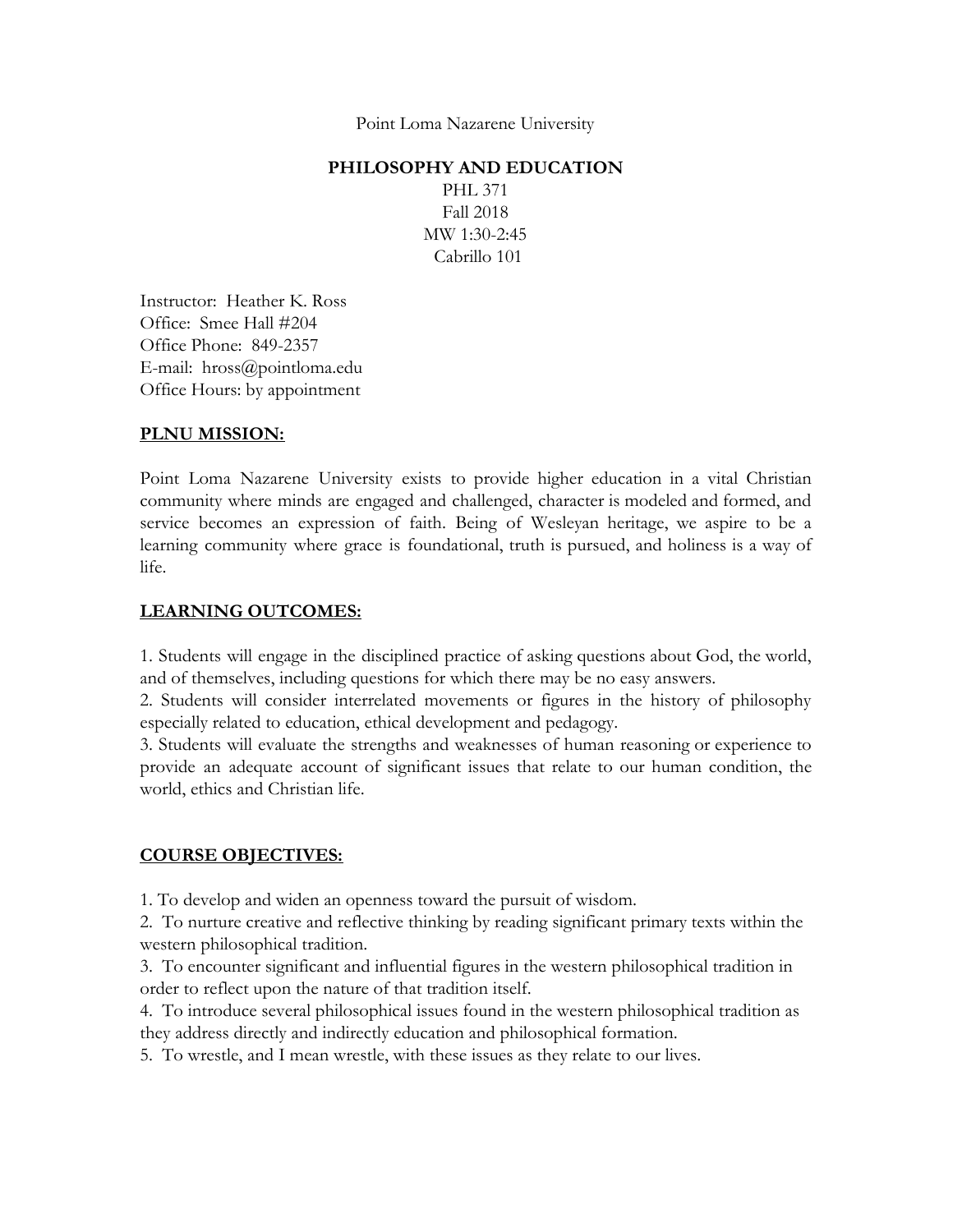# **ACADEMIC ACCOMMODATIONS:**

Please see me in order to discuss any accommodations you may need. All students are expected to meet the minimum standards for this course as set forth by the instructor. Students with learning disabilities who may need accommodations should first discuss options and services with the Academic Support Center (ASC) during the first two weeks of the semester. Approved documentation must be provided by the student and placed on file in the ASC prior to the beginning of the semester. If you have a diagnosed disability, please contact PLNU's Disability Resource Center (DRC) within the first two weeks of class to demonstrate need and to register for accommodation by phone at 619-849-2486 or by e-mail at DRC@pointloma.[e](http://www.pointloma.edu/experience/offices/administrative-offices/academic-advising-office/disability-resource-center)du. See [Disability Resource Center](http://www.pointloma.edu/experience/offices/administrative-offices/academic-advising-office/disability-resource-center) for additional information.

## **INCLUSIVE LANGUAGE**:

The School of Theology and Christian Ministry is committed to the equality of women and men. Recognizing that people have often used the English language in ways that imply the exclusion or inferiority of women, the school urges students, faculty, and staff to avoid sexist language in public discourse, in classroom discussion, and in their writings. Thus, terms like "man" or "mankind" or the pronoun "he," should not be used to refer to all humans. Instead "people," "humanity," "humans," and "he or she" better acknowledge women as full persons.

## **PLNU ACADEMIC HONESTY POLICY**

Students should demonstrate academic honesty by doing original work and by giving appropriate credit to the ideas of others. Academic dishonesty is the act of presenting information, ideas, and/or concepts as one's own when in reality they are the results of another person's creativity and effort. A faculty member who believes a situation involving academic dishonesty has been detected may assign a failing grade for that assignment or examination, or, depending on the seriousness of the offense, for the course. Faculty should follow and students may appeal using the procedure in the university Catalog. See [Academic](http://catalog.pointloma.edu/content.php?catoid=18&navoid=1278) [Policies](http://catalog.pointloma.edu/content.php?catoid=18&navoid=1278) for definitions of kinds of academic dishonesty and for further policy information.

## **TEXTBOOKS**:

Required:

- 1. Heidegger*,* Martin. *Discourse on Thinking:* ISBN # 0-06-131-459-5
- 2. Plato. *Republic*: ISBN # 87220-136-8
- 3. Cahn, Steven M., ed. *Philosophy of Education: The Essential Texts:* ISBN # 978-0-415-99440-8
- 4. Freire, Paulo. *Pedagogy of the Oppressed*: ISBN # 8264-1276-9
- 5. Reading Selections via Email, shared docs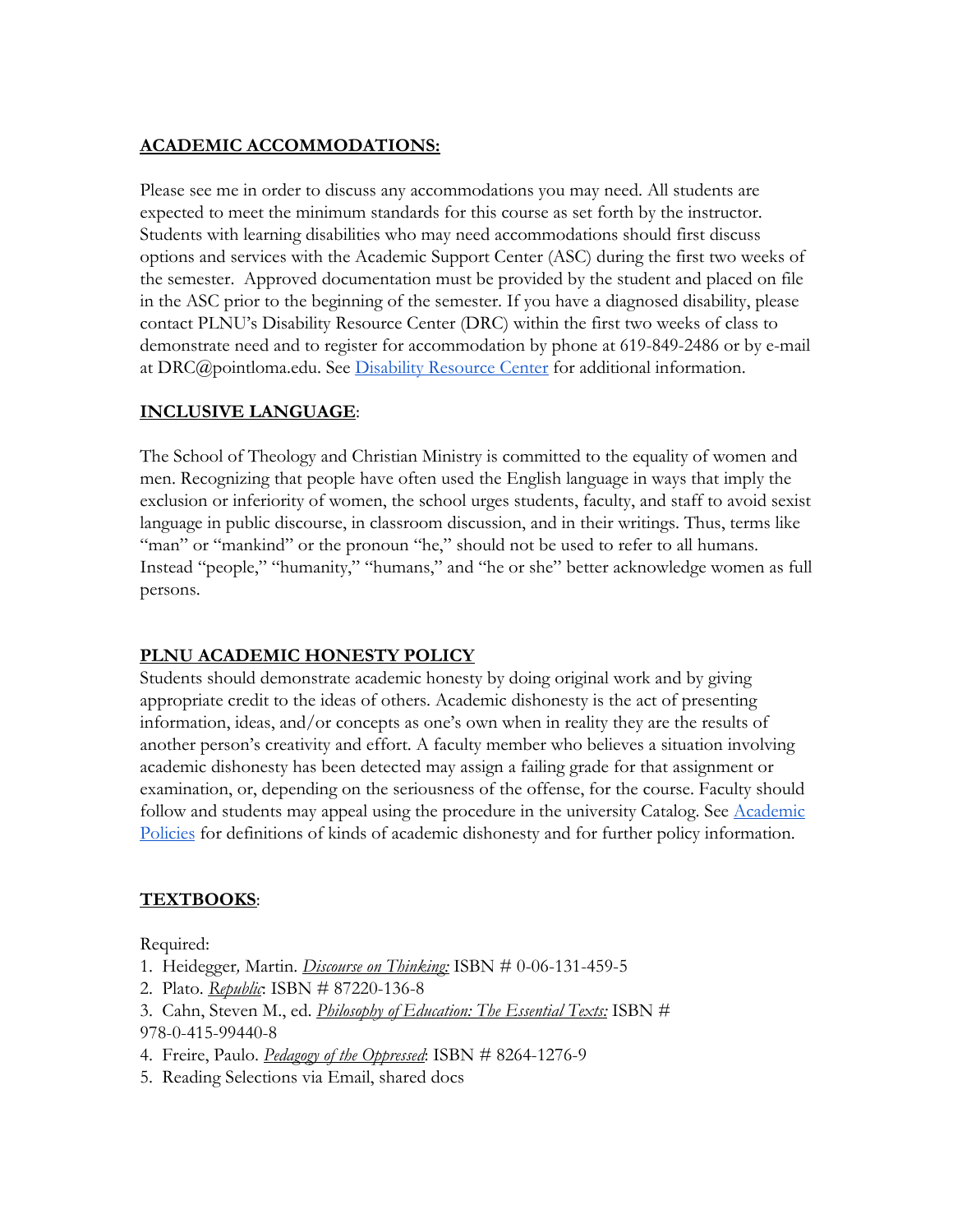Nice to Have:

- *1. Philosophical Fragments* S. Kierkegaard ISBN 0-691-02036-1
- *2. Discipline and Punish* M. Foucault ISBN 0-394-72767-3
- *3. The University in Ruins* B. Readings ISBN 0-674-92953-5

## **PROCEDURE/REQUIREMENTS**:

1. We will be reading from some of the most significant **texts** in the history of western thought. It is vitally important that you become acquainted with the material in order that you get a feel for not simply what the writer says, but *how* she or he makes you think. I want you to be thoughtful and critical of what each of the thinkers writes, as well as of what I say in class. A significant portion of your grade will be based upon the amount of reading you do. You will be asked to give a report each day at the beginning of class on your reading progress (scale of 0-10). For example, an 8.5 means that you read carefully and thought about carefully 85% of the assigned reading for that day.

2. Regular and punctual **attendance** is required for the full benefit of this class. If you are late it is your responsibility to see me after class in order that your attendance may be recorded. Any three tardies will be recorded as one absence. Due to the size and nature of this class in particular, dialogue will be very important. Dialogue tends to spawn new ideas and creativity, so discussion will be important. Therefore, *each* student will be expected to enter into class discussion. The extent to which this occurs (as well as the quality), along with attendance will be considered in your final grade. Each class you miss will severely affect your participation grade. *You cannot pass the class* if you miss more than 6 class sessions. See **Academic Policies** in the Undergraduate Academic Catalog.

3. Throughout the term each of you will do an **in-class presentation**. If it is the first day discussing a figure, there should be a brief and general philosophical introduction to the figure covered during that session. They may include cultural analyses elucidating the time period surrounding a figure or figures, for example. The presentation should mainly be an outline of the text for the day. You should reference 7-9 significant portions of the text to be covered in class. You must provide a detailed printed list of quotations and a bibliography for each member of the class.

4. There will be 3 **Take-Home Exams** due throughout the semester. Each of the exams will cover the material just prior to the reception of the exam (including the material covered on the day of the reception of the exam). I will email you the prompts. You absolutely may not use outside sources for the exams. Plagiarism will not be tolerated and will result in either zero credit for the assignment and a full grade reduction for the class or (more likely) failure of the course all together (this is up to my discretion). Both will result in a letter to the Provost to be placed in your academic record.

5. There will be a **final paper** due December 3rd in class. It will be 8-9 pages, typed and double-spaced. You may utilize any manual of style. This paper will cover Paulo Freire in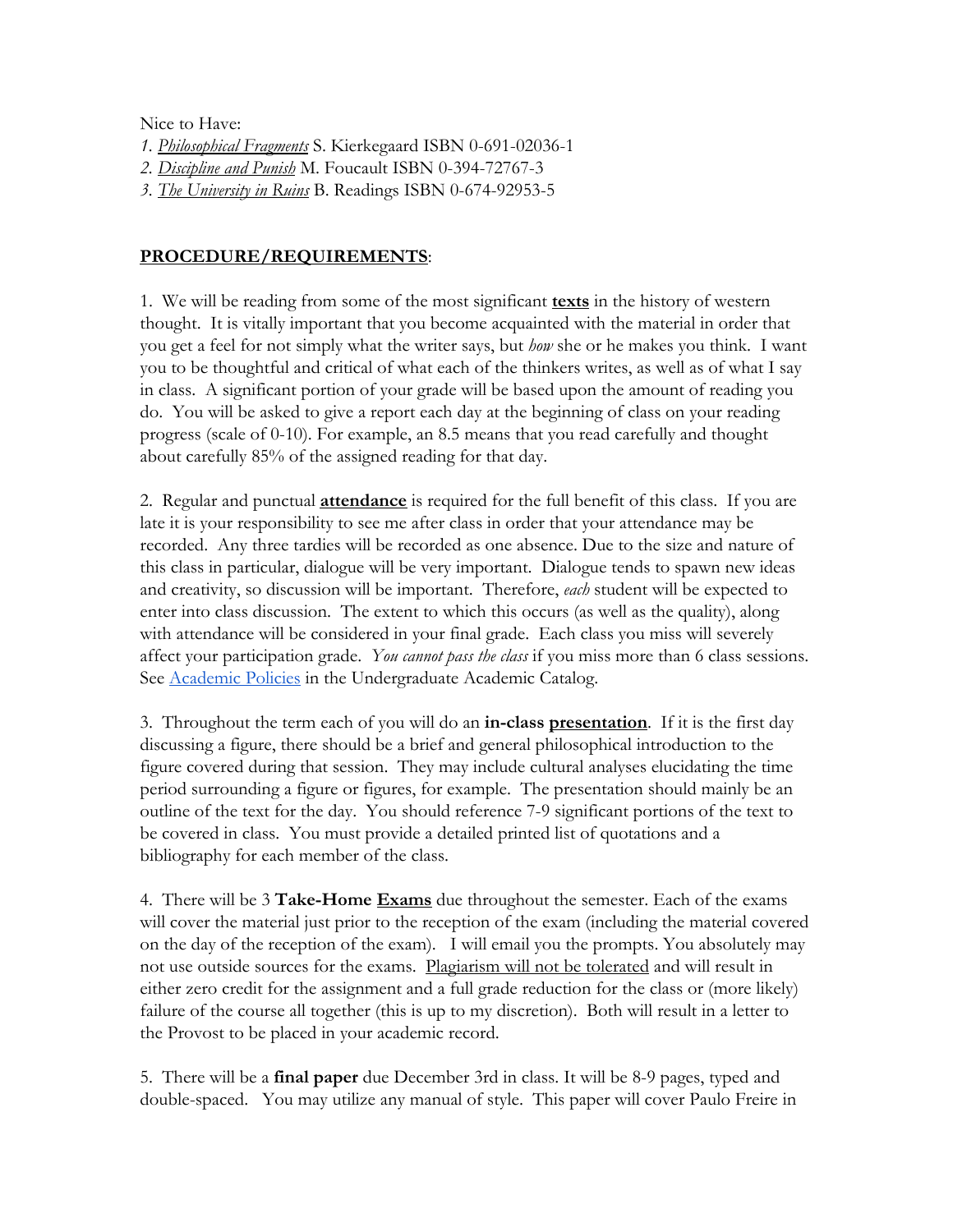whatever capacity you choose. I recommend that you begin reading *Pedagogy of the Oppressed* right away. You must turn in a thesis statement to me for approval prior to your paper. Plagiarism will not be tolerated and will result in either zero credit for the assignment and a full grade reduction for the class or (more likely) failure of the course all together (this is up to my discretion). Both will result in a letter to the Provost to be placed in your academic record.

6. The **grades** are based on all of these mentioned assignments. All outside assignments are due at the beginning of class. Plagiarism will not be tolerated and will result in either zero credit for the assignment and a full grade reduction for the class or (more likely) failure of the course all together (this is up to my discretion). Both will result in a letter to the Provost to be placed in your academic record.

| Participation      | $5\%$        |              |
|--------------------|--------------|--------------|
| Presentation       | $16\%$       |              |
| Reading            | 10%          |              |
| Take-Home #1       | 15%          |              |
| Take-Home #2       | 18%          |              |
| Take-Home #3       | 16%          |              |
| <b>Final Paper</b> | 20%          |              |
| Total              | $100\%$      |              |
| 100-94% A          | $79-77\%$ C+ | $63-60\%$ D- |
| $93-90\%$ A-       | 76-74% C     | $59-0%$ F    |
| $89-87\%$ B+       | $73-70\%$ C- |              |
| $86 - 84\%$ B      | $69-67\%$ D+ |              |
| $83-80\%$ B-       | 66-64% D     |              |
|                    |              |              |

## **SCHEDULE**:

8/28 Introduction to the course 8/29 Frederick Douglas ["What to the Slave is the 4th of July?"](http://teachingamericanhistory.org/library/document/what-to-the-slave-is-the-fourth-of-july/) 9/3 Labor Day -No Class 9/5 *Republic* Book 2 9/10 *Republic* Book 3\* 9/12 *Republic* Book 4\* 9/17 *Republic* Book 5\* 9/19 *Republic* Book 7\* 9/24 Augustine pp. 159-172\* 9/26 Locke pp. 179-199\* 10/1 Rousseau pp. 205-226\* Exam I DUE 10/3 Rousseau pp.226-245 10/8 Kant pp. 254-280\* 10/10 Wollstonecraft pp. 293-307\* 10/15 Mill pp. 321-354\* 10/17 W.E.B. Dubois [The Soul of Black Folk\\*](http://teachingamericanhistory.org/library/document/of-the-training-of-black-men/)